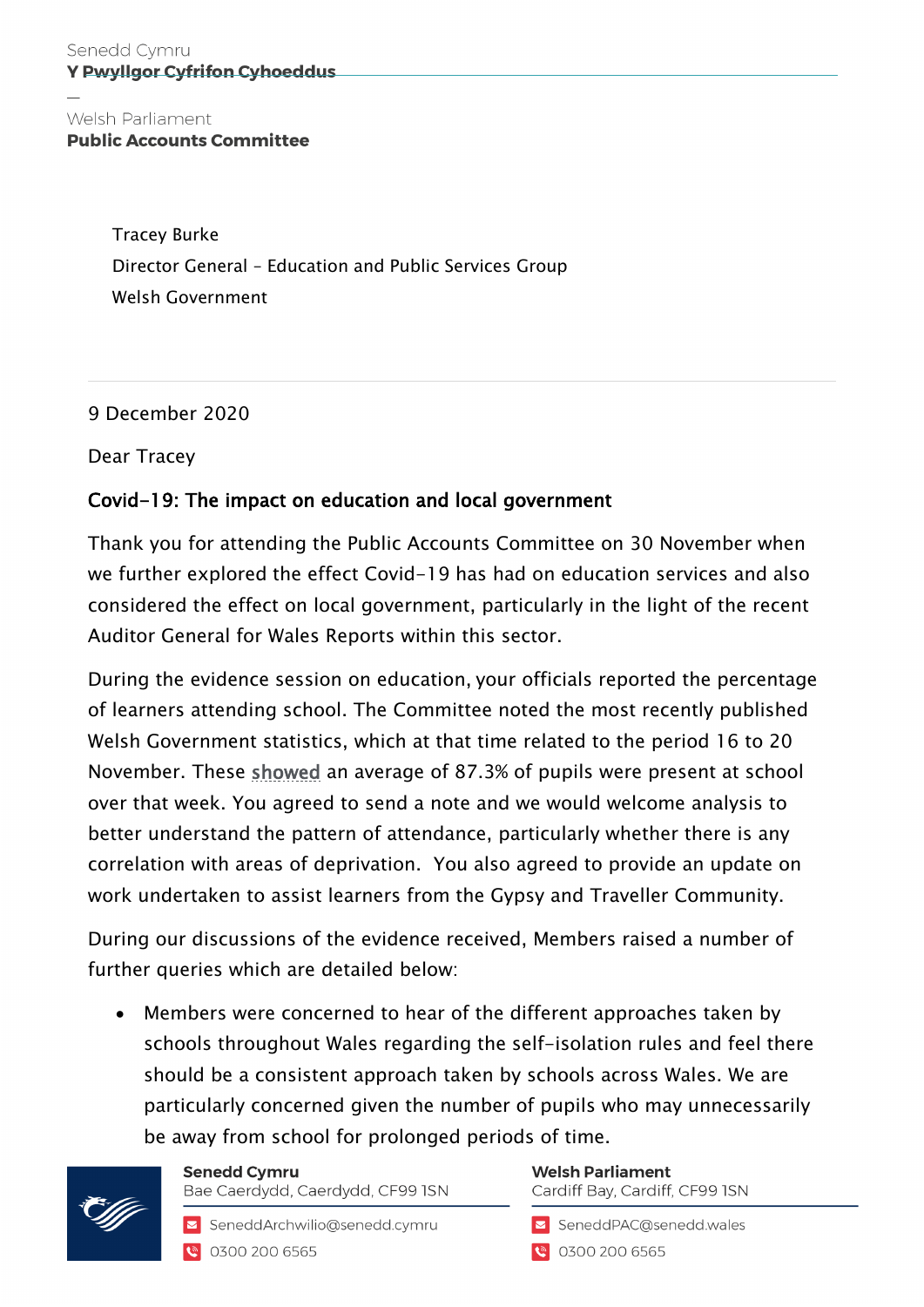- Discussions have been ongoing for a considerable number of months regarding blended and mixed learning and we are again surprised that the Blended Working Group has not yet reported. Can you keep us updated and provide us with the outcome of the Group's work when available, including that about addressing digital exclusion?
- In your evidence to the Committee on 3 August, you reported that Welsh Government has been sharing good practice about how schools have operated during the pandemic since pupils' experience to that point had been variable. You noted case studies have been available on the Hwb platform and you advised that Estyn was about to engage with local authorities to identify best practice. You also mentioned the sharing of good practice at the session on 30 November. We would welcome more information about the case studies and the work carried out by Estyn. How is this being used to drive improvement and what evidence is there that it is making a difference.
- You told the Committee that Welsh Government has reduced the burdens placed on schools during the pandemic. We welcome the steps taken to reduce the pressure on schools, but would like more detail on the changes you have introduced, about the decision-making that led to them and what assessment has been made that they make a difference. Will these remain in place in the post Covid-19 world?

Finally, on examination arrangements, you told the Committee the Design and Delivery Advisory Group's work was underway with a view to reporting to the Minister before Christmas. It is likely, therefore, that it will be the new year before any announcements will be made and we are concerned this does not provide a meaningful time period for measures to be put into place for the learners in examination years. The level of uncertainty for learners and teachers alike is unhelpful and we are concerned about the additional stress this is causing. We urge the findings of the Group to be considered and any subsequent Ministerial announcements to be made as soon as possible in the new year.

Regarding local government, we held a substantial discussion on the level of usable reserves held by local authorities and note that Audit Wales will be undertaking a further piece of work examining the reserves of each local